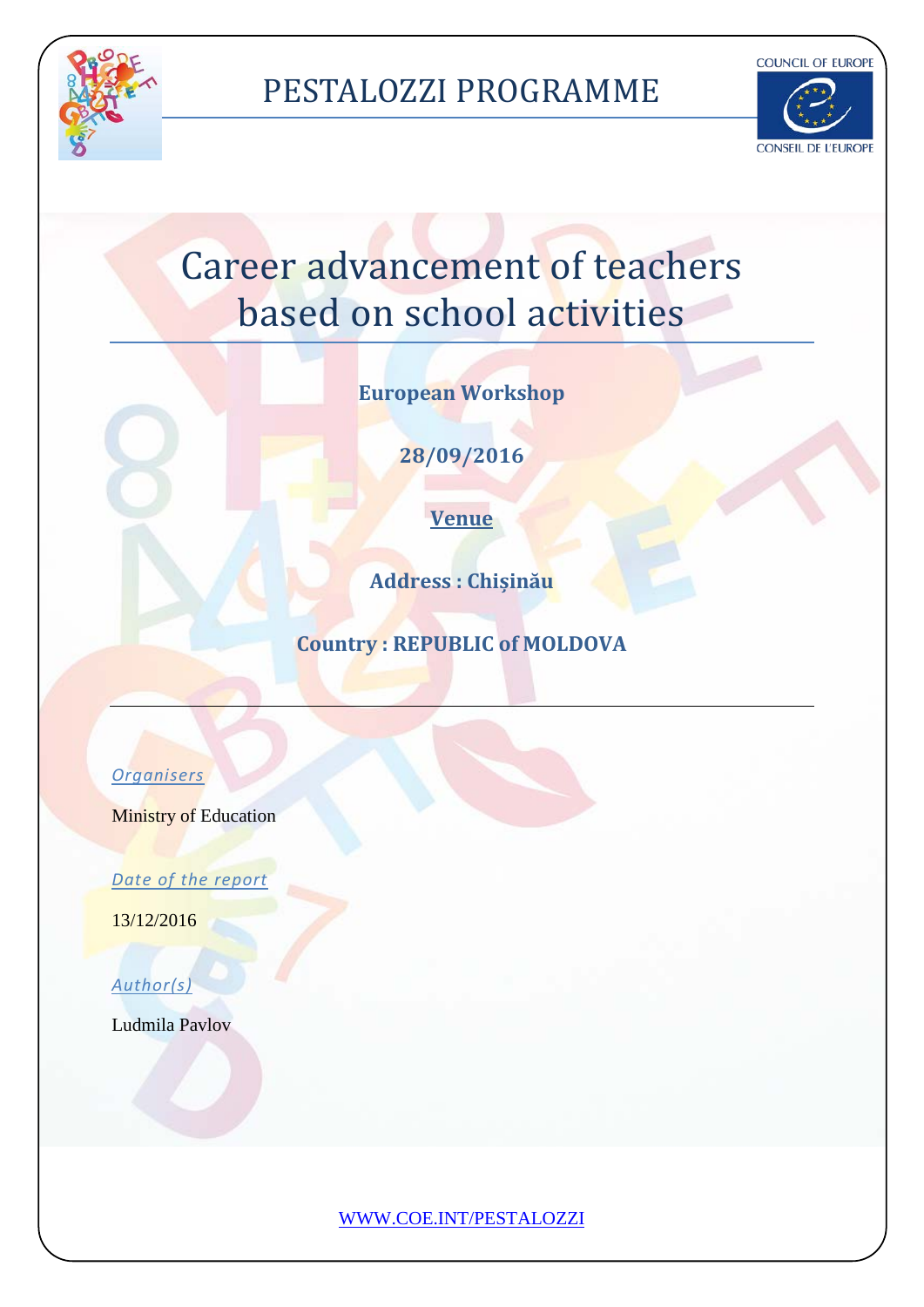### Introduction

The European Workshop "Career advancement of teachers bases on school activities" is the second event organized in the framework of the Pestalozzi Programme in the Republic of Moldova. The organization of this workshop was motivated by the impact the previous seminar (2015) had for the participants and as a response to the multiple requests received regarding the organization of a similar event. While the previous seminar was dedicated only for school managers, we decided to focus this time on teachers and their need for continuous professional development and career advancement. Taking into consideration the problems our educational system is confronting at the moment in terms of quality and efficiency we work on the improvement of teachers skills and teachers effectiveness in schools. In this context, Pestalozzi Programme proved to be an effective tool for developing an appropriate and effective pedagogy. The seminar was designed to look at current educational

#### **The main topics discussed during the seminar:**

1. Teacher training and professional development – Moldova's experience. This topic was discussed during the first day of the seminar and followed the purpose to present Moldavian system of teacher training, its opportunities and limits as well as the models of initial and continuous teacher training in our country. According to the actual situation in this field, participants expressed quite actively their opinion regarding the efficiency of today's system of professional development, provided valuable feed-back. During the debriefing and assessment phase the participants discussed about possible ways to advance in their careers and worked on the possibilities of carrying out action plans for continuous professional development.

2. In the second day, the CoE expert talked about the idea of continuous teacher training in the context of Pestalozzi Programme as well as about the professional development of teachers in different countries. The presentation was focused on the mechanisms, initiatives and resources launched by the Council of Europe in order to sustain different forms of teacher training, were explained the regulations and activities of the Pestalozzi program connected to teacher training in all signatory countries of the European Cultural Convention. All participants contributed with their previous experience in this field, producing a fruitful exchange of good practices. The synergies among participants were consolidated through the working groups and the creation of collaborative networks. The facilitator challenged the participants' attitudes towards the necessity of continuous professional development.

3. The activities of the third day were focused on the following subjects: Standards of professional skills of teachers and Teacher leadership – an opportunity for teacher professional development and aimed to raise the participants awareness about the importance of continuous professional development as well as the skills the teachers need for advancing in their career. By working in groups the participants had the opportunity to interact actively with each other, to exchange good practices and opinions and to reconsider their own view on the process of teacher training and professional development.

#### [WWW.COE.INT/PESTALOZZI](http://www.coe.int/PESTALOZZI)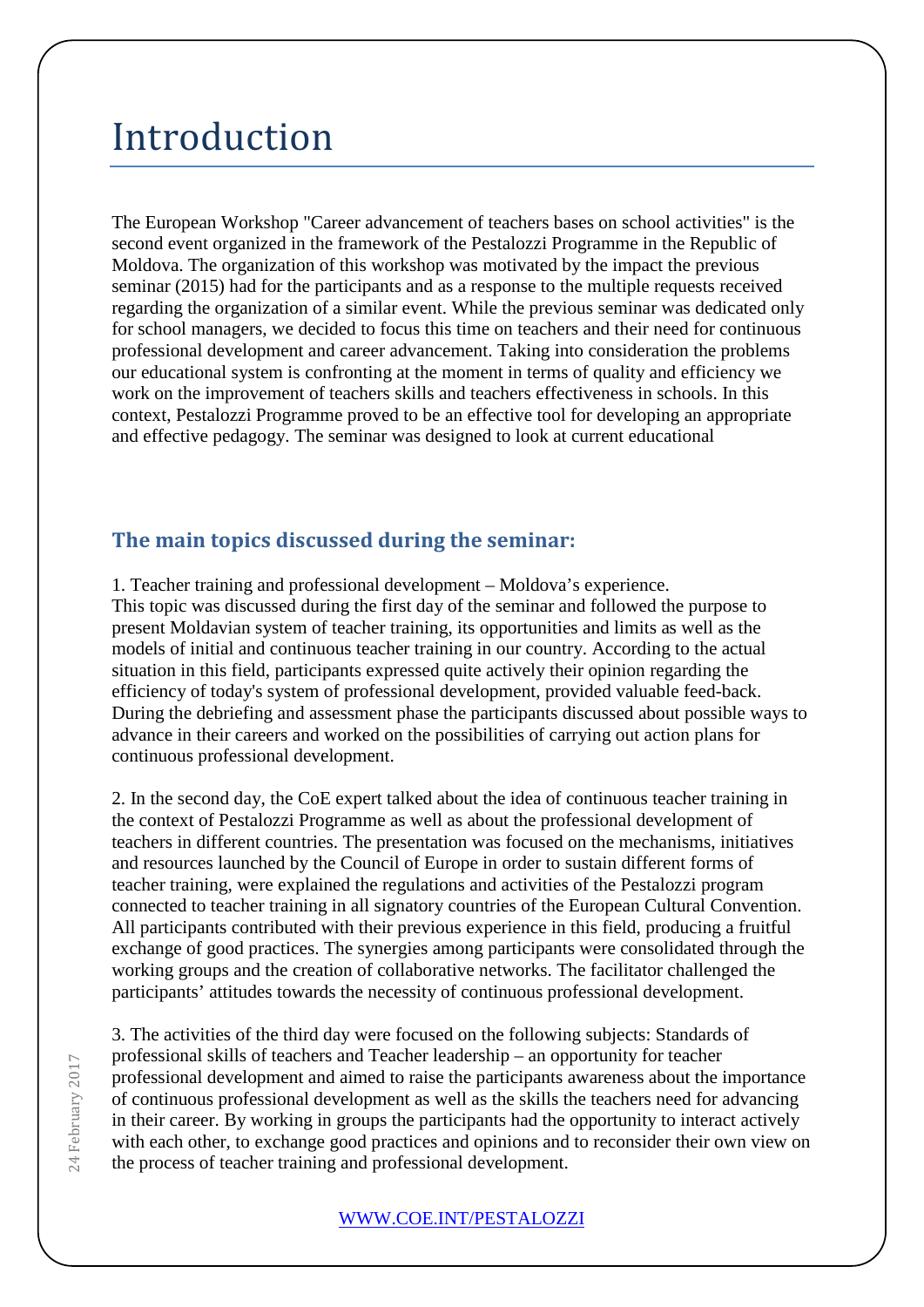## Conclusions

Teachers from various places of Moldova and of different expertise took part in the workshop which was carried out in a communicative, cooperative and creative environment. The event ended with a general debriefing session, bringing the various issues and aspects discussed during the 3 days together and grounding it in the Moldovan and actual school contexts. Participants expressed their satisfaction with the workshop and the activities carried out and expressed how inspired and motivated they felt by the Pestalozzi philosophy. This workshop provided an international frame of reference for individual efforts, highlighting the similarity of issues and challenges which teachers across borders face in the context of professional development. It is hoped that this workshop will contribute to the continuous development of teachers and the dissemination of the Pestalozzi philosophy. The feedback we received was overwhelmingly positive, the teachers affirmed their strong interest and desire to participate in similar teacher training courses in the future. We finished the three-day training course strengthened in our belief that we should definitely continue the series of Pestalozzi training events

*Opening ceremony*



24 February 2017 24 February 2017

[WWW.COE.INT/PESTALOZZI](http://www.coe.int/PESTALOZZI)